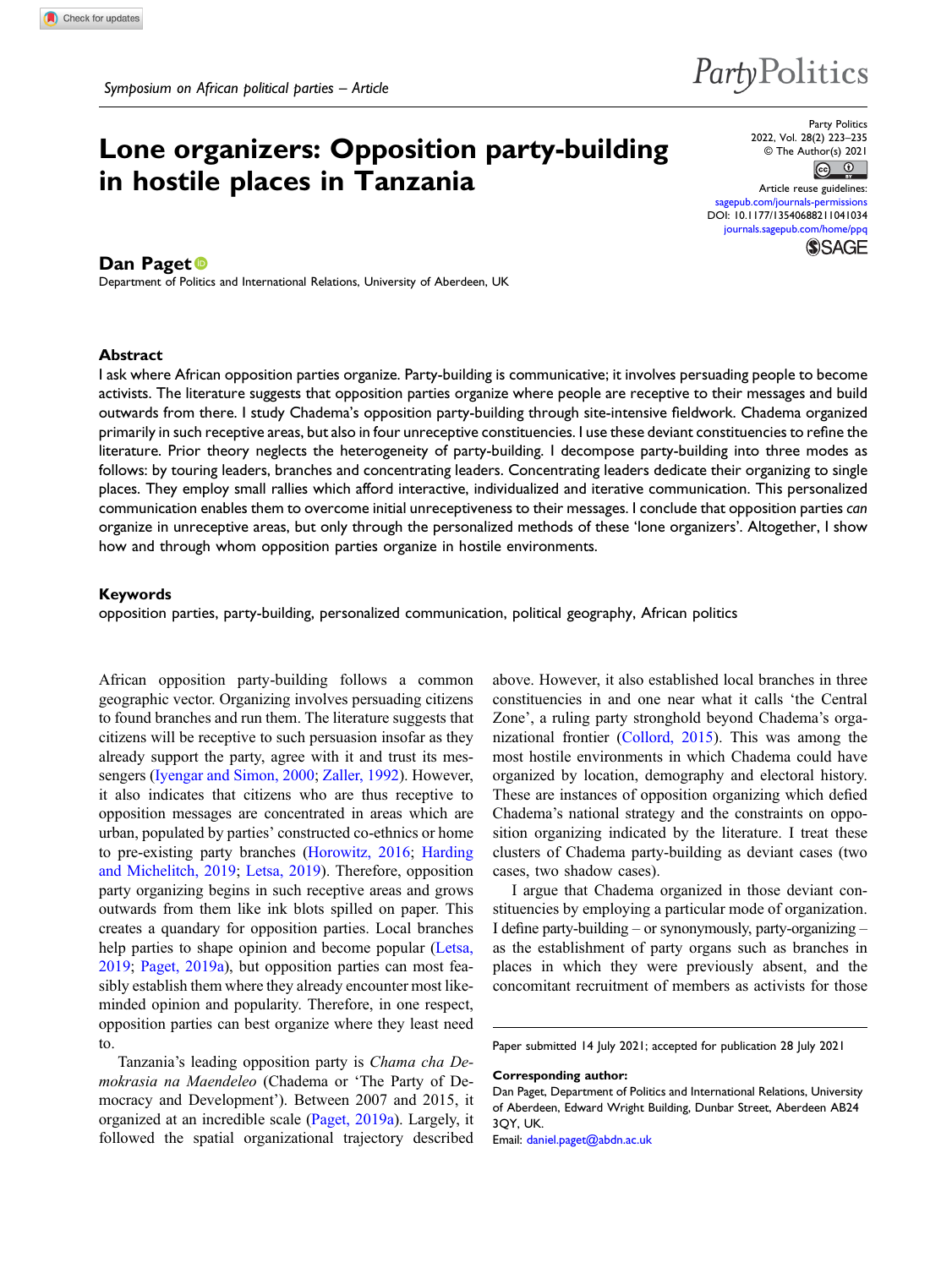organs. I critique the literature and suggest that it undertheorizes party-building. It neither specifies who builds the party, nor how they do so. One notable exception is that the literature singles-out MPs as inimical to opposition partybuilding. It suggests that they develop patron–client relations with activists which undermines party cohesion ([Cooper, 2014](#page-10-6); [Rakner and Van de Walle, 2009\)](#page-11-1).

I distinguish between three modes of party-building by the actors involved and the practices or methods they employ: organizing by (1) touring leaders, (2) branches and (3) concentrating leaders or 'lone organizers' who focus on one area or constituency. I argue that each of these modes enables party-building in unreceptive or 'hostile' areas to different degrees. The enabling power of each mode turns on two features: the personalization of party-building practices and mobility of the organizers. First, opposition organizing in hostile areas is more effective when it involves personalized methods of communication. These interactive, individualized and iterative methods help opposition parties to recruit activists in hostile environments more than impersonalized methods do. Second, organizers can operate in hostile areas far from party's branches only insofar as they are mobile.

Each mode of organizing is associated with different combinations of these characteristics. Touring leaders are mobile, but they use impersonalized methods. Branches use personalized methods, but they are immobile. This makes organizing by concentrating leaders is unique. This mode alone combines the mobility and personalized methods which enable opposition organizing in hostile areas. I trace the modes of party-building that Chadema employed in Tanzania. I find that it organized in receptive areas through touring leaders and branches, but that it organized in the Central Zone through the personalized party-building of a small group of lone organizers. Therefore, I conclude that opposition parties can organize in hostile areas, but only through the concentrating leaders. A corollary of this argument is that lone organizers like MPs, far from undermining party-building, can be vehicles for it.

Thereby, I use this deviation of Chadema from the literature – in organizing in the Central Zone – to refine the literature on party-building in sub-Saharan Africa. Asking 'where did Chadema organize?' leads me to the further question: 'how and through whom did Chadema organize here?' This serves as a lens onto the equivalent wider question: 'how and through whom do opposition parties organize in sub-Saharan Africa?' Altogether, I do not make claims about the causal determinants of opposition organizing. Instead, I contribute to the literature by make claims about the practices and actors through which they organize.

My study of these four deviant cases is nested within my study of Chadema as an extreme case of opposition organizing. The scale of Chadema's organizing made its partybuilding practices particularly pronounced, and this aided my concept-development and data-generation. I used my research to develop theory ([George and Bennett, 2005\)](#page-10-7). I did not fix data collection procedures that would standardize the operationalization of variables in advance. Instead, I construct variables qualitatively in the text ([George and](#page-10-7) [Bennett, 2005](#page-10-7): 28). This was a deliberate choice to preserve the exploratory character of my research. This enabled me to develop a grounded theory ([Charmaz, 2006\)](#page-10-8). As I do not make inferences about causal determinants of party organizing, I do not employ a process tracing methodology as defined in the literature. However, I do nonetheless trace processes, in particular organizational practices, and I generate substantive empirical evidence to demonstrate that those practices were at work.

To generate that theory and evidence, I conducted eight months of field research between January and December 2015. In this article, I draw primarily on four forms of field research. First, I interviewed 11 past and present Chadema Central Committee members and six further high-level officials. Second, I interviewed 14 Chadema parliamentary candidates (of which, five Central Committee members), including four who ran in the Central Zone. Third, I visited 35 Chadema organs at the district, ward, branch and foundation levels, primarily in eight constituencies spread evenly across four regions: Mwanza, Singida, Dodoma and Mbeya regions. Fourth, I was a latent participant observer of the 2015 election campaign. There, I witnessed some of the party-building methods which had been employed in the preceding eight years. I attended 42 rallies, including 34 parliamentary candidate rallies; and I accompanied five canvassing trips. This diversity of evidence is crucial for both the qualitative construction of variables and the generation of evidence about organizing practices. First, my multiple sources of evidence enabled me to fill gaps left by any individual sources. Second, this variety of sources enabled me to verify the claims of individuals.

Tanzania is ruled by an electoral-authoritarian regime [\(Paget, 2017](#page-10-9), [2021\)](#page-10-10). I anonymize all interviewees save those whose political views are publicly known to protect them from the state. Quotations are expressed in English; all quotes originally given in Swahili were translated professionally. I was aided by research assistants who wish to remain anonymous.

## Where opposition parties organize

Many opposition parties in sub-Saharan Africa are organizationally weak ([Rakner and Van de Walle, 2009\)](#page-11-1). In particular, they lack local presence ([Kr](#page-10-11)ö[nke et al., 2020](#page-10-11); [Randall and Sv](#page-11-2)å[sand, 2002](#page-11-2)). This places them in stark contrast to ruling parties which, with the benefit of incumbent largess and state infrastructure, often achieve widespread organizational presence ([Randall and Sv](#page-11-2)å[sand,](#page-11-2) [2002\)](#page-11-2). That opposition organizational weakness varies sub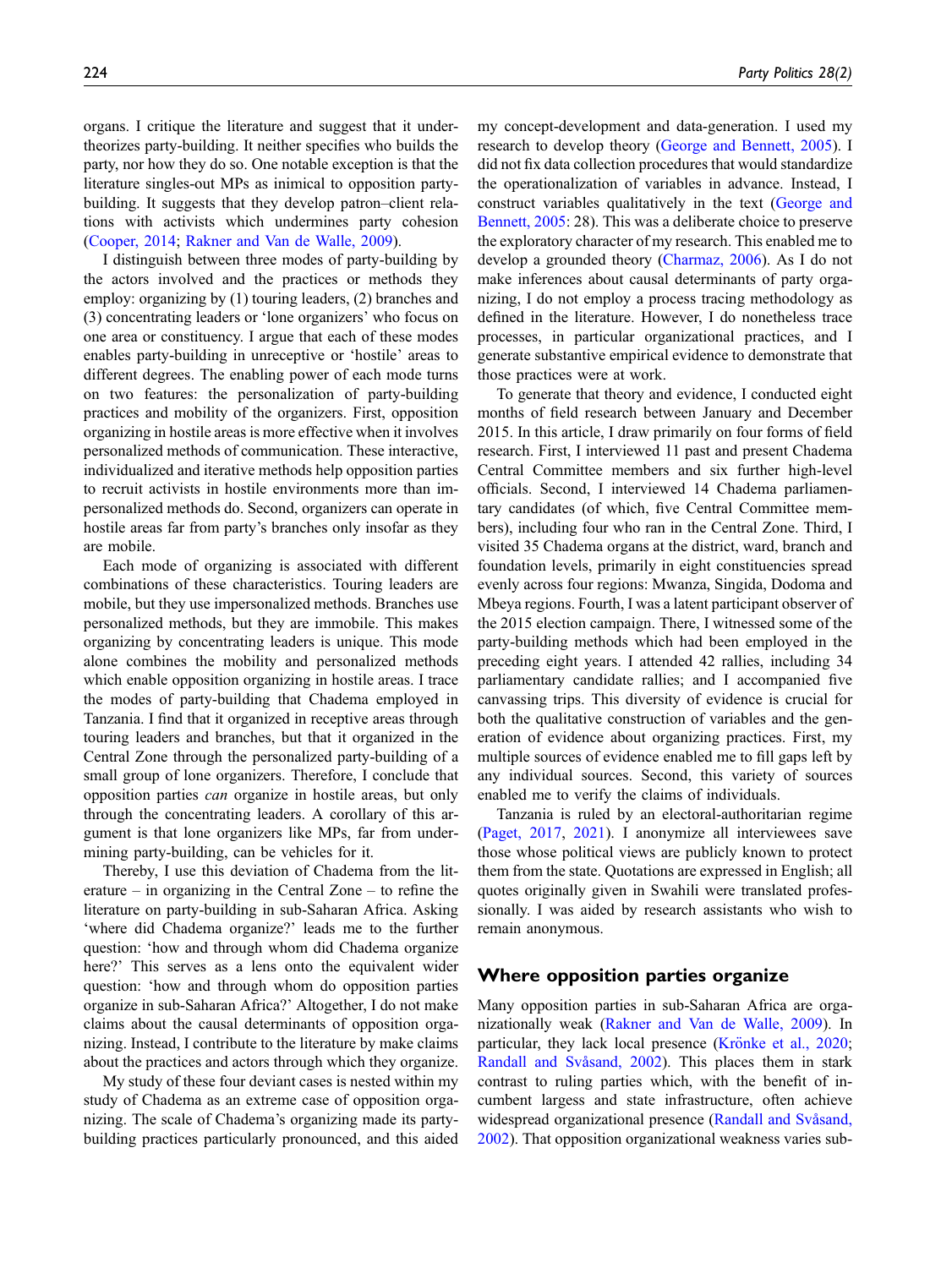nationally; most opposition parties have local presence in some places, but not in many others [\(Horowitz, 2016;](#page-10-1) [Letsa,](#page-10-3) [2019;](#page-10-3) [McLellan, 2020](#page-10-12)). Nonetheless, most studies analyse opposition *organizing* at the national-level.<sup>[1](#page-9-0)</sup> This is a significant limitation of the literature, which consequently only identifies national-level determinants of opposition partybuilding ([LeBas, 2011](#page-10-13); [Riedl, 2014;](#page-11-3) [Paget, 2019a\)](#page-10-4). Consequently, spatial patterns of opposition organizing have become the subject of recent research [\(Bob-Milliar, 2019;](#page-10-14) [McLellan, 2020;](#page-10-12) [Paller, 2019](#page-10-15)). I theorize where parties organize by building logically on the implications of adjacent literatures.

Party-building involves recruiting activists, either party members-as-activists or extra-party activists. Therefore, party-building is a communicative practice; more precisely, it is a persuasive one. I do not use the term persuasion' and 'mobilization' in the sense fixed in the political science literature of 'changing policy preferences' and 'increasing turnout'. Following the political communication literature, I recognize that parties change opinions and behaviour by informing, priming and framing too ([Iyengar and Simon,](#page-10-0) [2000;](#page-10-0) [Scheufele and Tewksbury, 2007](#page-11-4)). I draw on this broader conception of 'persuasion'. Below, I use 'persuasion' as a shorthand for 'convincing people to become party activists through communication'.

The most common distinction drawn in African electoral political geography is between party 'swing' and 'core' areas [\(Horowitz, 2016](#page-10-1)). This distinction is pertinent in the study of campaign strategy because it focuses on the current levels of party support relative to rival parties. Therefore, it bears on the probability that a marginal increase in campaign effort will tip party support into a plurality. However, it is not the most analytically incisive distinction if studying party organizing, when the most pertinent question is the effect of marginal organizational effort, irrespective of levels of prior organization relative to rival party organization. Therefore, I develop an alternate distinction between 'receptive' and 'hostile' areas below.

The comparative literature shows that the effects of party–citizen political communication are mediated by several factors, chiefly the citizen's prior support for the party, congruence between the party's message and the citizens' prior beliefs and the citizen's trust in the medium [\(Iyengar and Simon, 2000;](#page-10-0) [Zaller, 1992](#page-11-0)). In other words, people are more receptive to messages insofar as they already support the party, they agree with its messages and they trust the messenger. Insofar as an area is populated by people that meet any and each of these three criteria, it will be receptive to party messages and be a 'receptive area'. Insofar as it is not thus populated it will be a 'hostile area'.

The Africanist literature finds that ruling party support is national ([Wahman, 2015\)](#page-11-5); it is widely dispersed and present in all areas. Therefore, even when incumbents lack prior organizational presence, citizens will be receptive to their

messages and so they will be able to organize across space. By contrast, the same literature suggests that people who are receptive to opposition messages are geographically concentrated. Specifically, it suggests that citizens will be receptive to opposition messages in three non-exclusive types of location: co-ethnic areas, urban areas and areas where the party is already organizationally present.

First, ethnicity is a significant determinant of party support in sub-Saharan Africa ([Bratton et al., 2012](#page-10-16); [Cheeseman and Ford, 2007](#page-10-17)), albeit contested ([Harding and](#page-10-2) [Michelitch, 2019](#page-10-2)). Opposition party support is especially mono-ethnic ([Cheeseman and Ford, 2007\)](#page-10-17) and concentrated geographically [\(Wahman, 2015\)](#page-11-5). Therefore, people who share an ethnic identity with which an opposition party is associated (co-ethnics) will be more receptive to its messages, other things being equal.

Second, research shows that opposition parties and urban residents share policy positions. Opposition parties choose policies close to those of urban residents ([Resnick, 2013](#page-11-6)). Equally, urban residents hold opinions about liberal democracy ([Letsa, 2019\)](#page-10-3) which incline them to opposition parties ([Bleck and Van de Walle, 2013\)](#page-10-18), especially the young and the male [\(Macdonald, 2018\)](#page-10-19). Research, which is contested ([Nathan, 2019](#page-10-20)), suggests that urban residents' support for political parties is guided more by these programmatic considerations. Urban residents are, variously, more critical, more exposed to media, better educated, less guided by ethnicity, less partisan and free to choose between competing clientelist patrons [\(Harding and Michelitch, 2019](#page-10-2); [Macdonald, 2017;](#page-10-21) [Resnick, 2013\)](#page-11-6). Finally, urban residents are more likely to support opposition parties [\(Bratton et al.,](#page-10-16) [2012;](#page-10-16) [Resnick, 2013](#page-11-6)). Altogether, urban residents will be more receptive to its messages, other things being equal.

Third, people located near opposition party organs will be exposed to opposition messages and by degrees adopt partisan opinions ([Letsa, 2019](#page-10-3)). They will also become familiar with opposition activists. Therefore, they too will be more receptive to opposition messages. A corollary of these claims is that opposition parties will concentrate their party-building in these receptive areas, where they will be most effective. Therefore, they will organize outwards from these areas, expanding their party territory by advancing an organizational frontier. While this theory is untested, this spatial pattern of opposition organizational presence is documented or otherwise treated as an empirical fact in several studies [\(Horowitz, 2016;](#page-10-1) [Macdonald, 2017](#page-10-21); [McLellan, 2020](#page-10-12); [Paget, 2019a;](#page-10-4) [Wahman, 2015](#page-11-5)).

## How and through whom opposition parties organize

This forms a starting-point for my theory-development. However, this starting point does not differentiate between who organizes or how they do so. Neither does the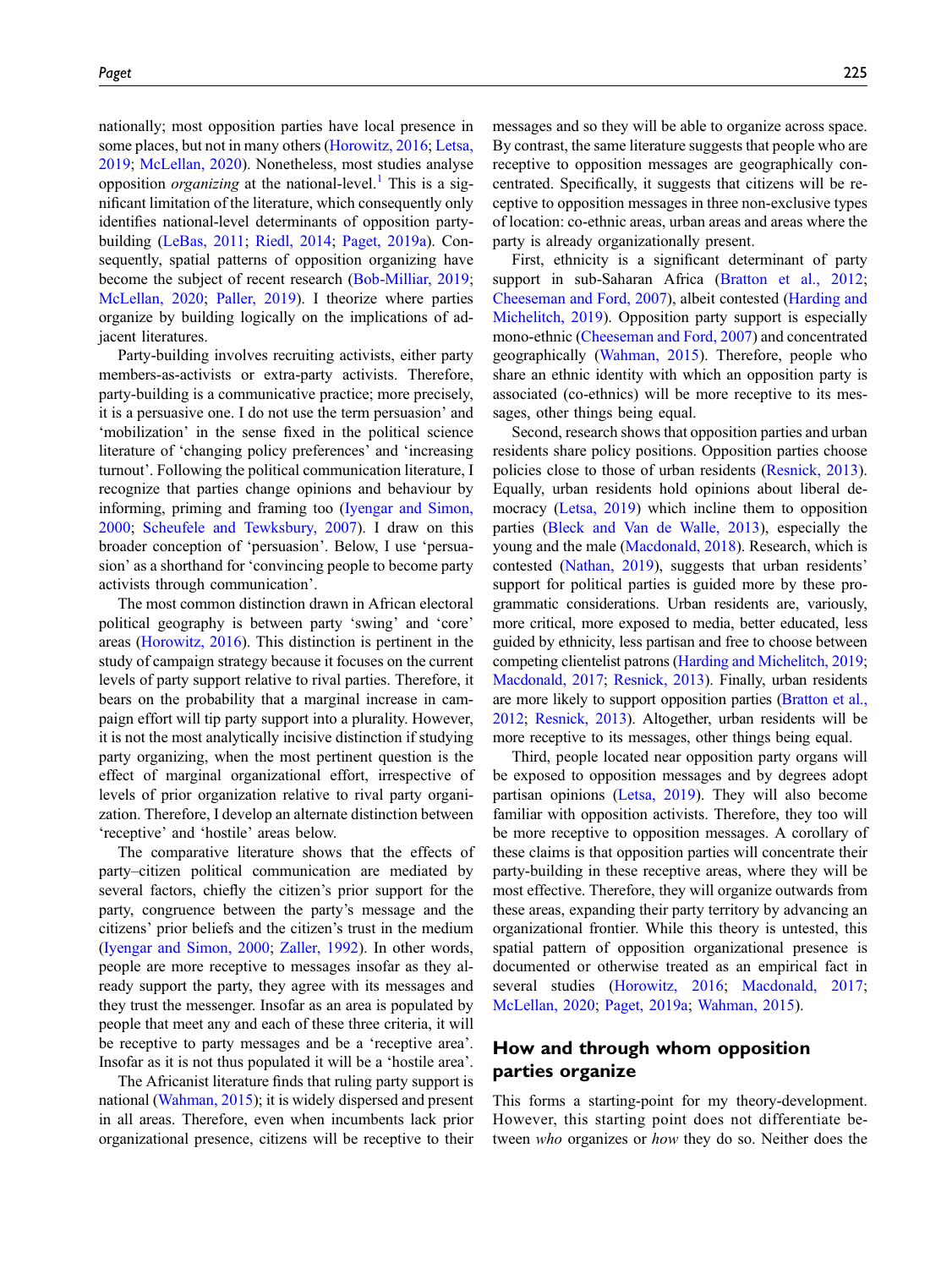extant literature. It theorizes organizing practices through metaphors of 'investment' and 'construction' enacted simply by 'parties'.<sup>[2](#page-9-1)</sup> This is a shortcoming in the theorization of party-building which oversimplifies causal claims. A partial exception to this pattern is the study of MPs. The literature claims that MPs often frustrate party-building. They foster relationships with citizens based on clientelism or charisma which are independent of their membership of parties and erode opposition strength [\(Cooper, 2014](#page-10-6); [Rakner and Van de Walle, 2009](#page-11-1); Randall and Svåsand, [2002](#page-11-2)). This suggests that MPs undermine opposition organizing.

I refine the literature by disaggregating party-building into three modes. Each of these modes corresponds to a set of actor-roles and practices. Each of these modes is 'grounded' concepts developed from the insights of my field research ([Charmaz, 2006](#page-10-8)).

- 1. Organization by touring leaders involves a schedule of rallies. Speakers at these rallies draw people to attend and recruit them as members. A follow-up team contacts the new members, selects a provisional committee from among them and renders it a party organ. This involves producing rallies without the help of local branches who normally complete the accompanying labor-intensive tasks ([Paget, 2020](#page-10-22)). Therefore, this mode of party-building is typically conducted by senior politicians with the fame, persuasive ability or resources to make rallies work in the absence of branches. It is relatively labor-light to execute in one place, and so can be conducted by a small group of such politicians across localities through a national tour.
- 2. Organization by branches involves street-level action. Campaigners convene small rallies and indoor meetings, canvass and mount posters. Thereby, they recruit members. They assign these members to an existing local organ, or they select a provisional committee from among them and render that committee a party organ. This mode of party-building is labor-intensive. That heavy labor demand is met by networks or party-aligned activists who are normally locally-based. They often take the form of party members in pre-existing nearby local organs such as branches. Equally, they can take the form of extraparty associations and assemblages ([Nielsen, 2012](#page-10-23)).
- 3. Organization by concentrating leaders involves street-level action too. Lone organizers convene small rallies and indoor meetings. They recruit members through this action, form a provisional committee and render it a party organ. This mode of party-building is labor-intensive. Lone organizers meet that heavy labor demand through the commitment of large amounts of personal time, making

organizing a full-time endeavour over months or years. Equally, they lighten this load through their superior persuasive ability or the expenditure of resources. Typically, this mode is carried-out by senior politicians who concentrate on building the party in one place. Often, this politician is an aspirant for elected office, such as a prospective parliamentary or councillor candidate.

Therefore, party-building is heterogeneous; it takes many forms. This variety in party-building has ramifications for where parties can build, which turn on two features of each mode of organization: the mobility of the organizers and the personalization of communication methods. Mobile actors, thus defined, are able to organize far from the party's pre-existing structures. Immobile party actors, by definition, are not thus able.

I defined party organizing above as the establishment of branches and the recruitment of activists. I asserted that it is achieved through communication, whereby people are persuaded to become party activists. To define communication as personalized and impersonalized, I draw on the three features of communication enumerated in the seminal work of [Lazarsfeld et al. \(1948\):](#page-10-24) (1) interactivity, (2) individualization and (3) iteration. Here defined, communication is interactive when it is conversational, when participants take turns, change roles and respond to each others' messages ([Isotalus, 1998\)](#page-10-25). It is individualized when the content of the message is tailored by the speaker to individual listeners rather than a large audience [\(Lazarsfeld et al., 1948](#page-10-24)). It is iterative when there are successive episodes of communication between the same persons.

Lazarfeld, Berelson and Gaudet generate these features to distinguish between face-to-face and mediated communication, which they argue do and do not bear these characteristics, respectively. Recent work distinguishes between modes of face-to-face communication and argues that canvassing bears these characteristics while large rallies do not ([Paget, 2019b](#page-10-26)). Following this work, I define organizing as personalized insofar as it involves (1) interactive, (2) individually-tailored and (3) iterative communication [\(Nielsen, 2012](#page-10-23)). Canvassing and rallies afford such personalized organizing insofar as they are small. I define organizing as impersonalized insofar as it involves (1) one-way, (2) uniform and (3) single-shot communication. Rallies afford only impersonalized organizing insofar as they are large. Following the literature, I stipulate that the effects of impersonalized organizing are mediated by peoples' receptiveness, as defined above, more than the effects of than personalized organized [\(Lazarsfeld](#page-10-24) [et al., 1948](#page-10-24); [Nielsen, 2012\)](#page-10-23). Therefore, personalized organizing better enables opposition parties to organize beyond receptive areas.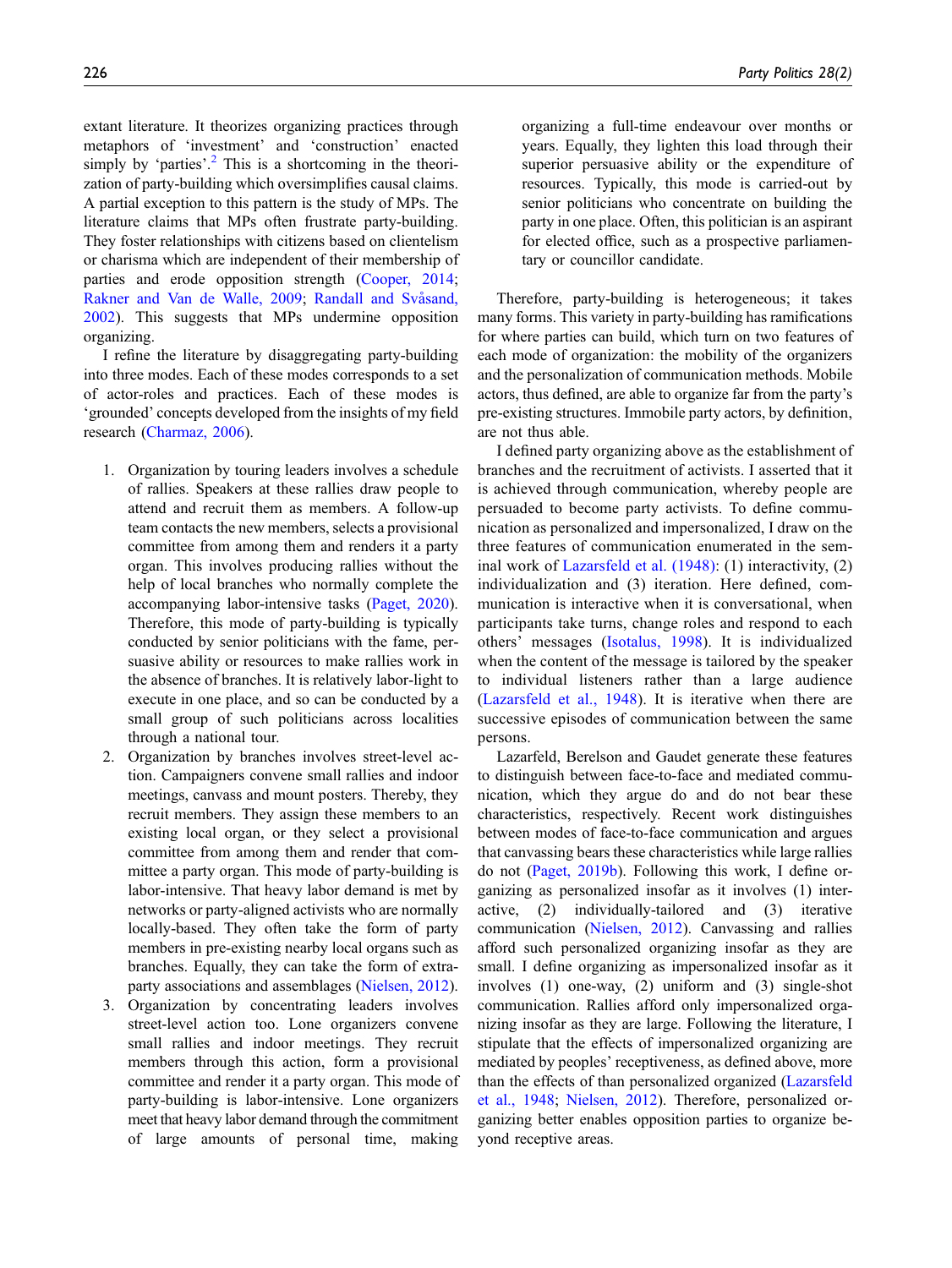In political science, especially Africanist political science, 'personalized' has been used as a synonym for 'patrimonial' or 'neo-patrimonial'. This refers to a relationship between a politician and a citizen as the ties between a patron and a client based on either charisma or material exchange. Personalized communication as I define it is distinct from these meanings of 'personalized' because it necessarily involves persuasion rather than material exchange, and because it involves mobilization of activists for a party, rather than an individual.

These organizational modes are not operationally incompatible; each can be employed alongside the others as well as independent of the others. Nonetheless, of the three modes of party-building described above, only one enables opposition organizing in hostile areas. Touring leaders are mobile. However, they use impersonalized methods, and this blunts their ability to organize in hostile areas, especially because people who are unreceptive to a party's message are less likely to attend their rallies [\(Paget, 2019b\)](#page-10-26). Party branches use personalized methods but lack the mobility to operate far from their locations in receptive areas. By contrast, organization by concentrating leaders combines the mobility of leaders with the personalized methods of branches. Therefore, they enable party-building in hostile areas which are remote from the party's organizational territory. Far from frustrating party-building, actors like MPs can be crucial to it. Altogether, I contend that opposition parties can organize in hostile areas, if lone organizers dedicate extensive time to party-building using personalized methods.

In the following sections of this paper, I substantiate these categories and this argument through a study of Chadema's organizing. In next section, I enrich these concepts. I present Chadema's party-building in urban and co-ethnic areas receptive to its message. I show that it organized in these areas primarily through touring leaders and branches. In the subsequent section, I trace how concentrating leaders built the party. From this evidence, I conclude that Chadema organized in four isolated constituencies in or near the Central Zone primarily through lone organizers using personalized methods of communication.

## Operation Sangara

In 2006, Chama cha Mapinduzi's (CCM, 'The Party of the Revolution') organization was unparalleled. It had, and has, a nation-spanning hierarchy of branches [\(Morse, 2014](#page-10-27)) and remained an exemplar dominant party [\(Makulilo, 2012;](#page-10-28) Randall and Svåsand, 2002). By contrast, Chadema was poorly organized [\(Mmuyu and Chaligha, 1994](#page-10-29)). By 2015, the organizational landscape was transformed. Chadema claimed that it had acquired a structure of 51,947 foundations and 16,359 branches ([Slaa, 2014\)](#page-11-7); these figures were indicatively supported by post-election survey data,

which showed that Chadema canvassed as many or more people than CCM [\(Paget, 2019a](#page-10-4)). They have continued this party-building since then ([Kwayu, 2019\)](#page-10-30). In Chadema's organizational expansion from 2007 to 2015, three modes of party-building can be traced. In this section, I introduce two of them.

Chadema's leadership raised money to fund a long period of party-building ([Paget, 2019a\)](#page-10-4). In 2007, Chadema initiated a party-building program called Operation Sangara [\(Babeiya, 2011\)](#page-9-2). It dispatched a motorcade upon a regional tour, containing the party's best-known leaders. This convoy convened successive rallies intended 'to introduce the party to the public…' ([Kigaila, 2015b](#page-11-8)). However, while imparting their messages to citizens, Chadema also recruited members. Then-Youth Wing Secretary-General Deogratias Munishi described that at rallies 'You recruit members. You organize them to elect their leaders' [\(Munishi, 2015\)](#page-11-9). Benson Kigaila, Head of Chadema's Directorate for Organization, Training and Zonal Administration, recalled that where organizational initiative was lacking, the convoy would provide further direction ad hoc [\(Kigaila, 2015b\)](#page-11-8). While these practices were organizational, they were nonetheless impersonalized. They involved large rallies which were often stand-alone events with little follow-up.

This party-building focused on specific areas. Chadema takes ten self-defined zones, $3$  rather than Tanzania's 31 administrative regions $4$  as its primary geographic referents ([Chadema, 2020;](#page-10-31) [Kigaila, 2015;](#page-11-8) [Lissu, 2015](#page-11-10); [Munishi,](#page-11-9) [2015](#page-11-9)). [Figure 1](#page-5-0) displays a labelled map of Tanzania's regions, colour-coded by the zones into which Chadema sorts them. I omit labels and coding for the semi-autonomous archipelago of Zanzibar for simplicity of presentation. In 2007, Chadema leaders said that they were best organized in two such zones. The first was the Coastal Zone, which contains Dar es Salaam where its national headquarters were based [\(Baregu, 2015;](#page-10-32) [Kimesera, 2015;](#page-11-11) [Munishi, 2015\)](#page-11-9). The second was the Northern Zone, especially Kilimanjaro Region and parts of neighboring Arusha Region ([Kimesera,](#page-11-11) [2015a;](#page-11-11) [Mrema, 2016](#page-11-12)). Chadema disavows ethnic politics, but many of its leaders in this period hailed from Kilimanjaro and Arusha Regions and nearby; both Chagga ethnicity and a partially-constructed regional 'Northerner' identity have been sometimes associated with Chadema.<sup>12</sup> Therefore, Chadema leaders said that they were best organized and most popular in areas which might be analysed as the primary urban centre and a rural co-ethnic area nested within a wider co-regional area.

In Operation Sangara, Chadema focused initially on Mwanza Region in Victoria Zone and the surrounding Serengeti Zone ([Babeiya, 2011\)](#page-9-2). Elite interviewees attest to this ([Kabwe, 2018](#page-11-13); [Kigaila, 2015](#page-11-8)) and I verified their claims in my ground research. Chadema members and low-level officeholders in Mwanza reported joining Chadema in 2010 ([Anonymous, 2015o;](#page-11-14) [Fieldnotes, 2015d\)](#page-11-15), some specifically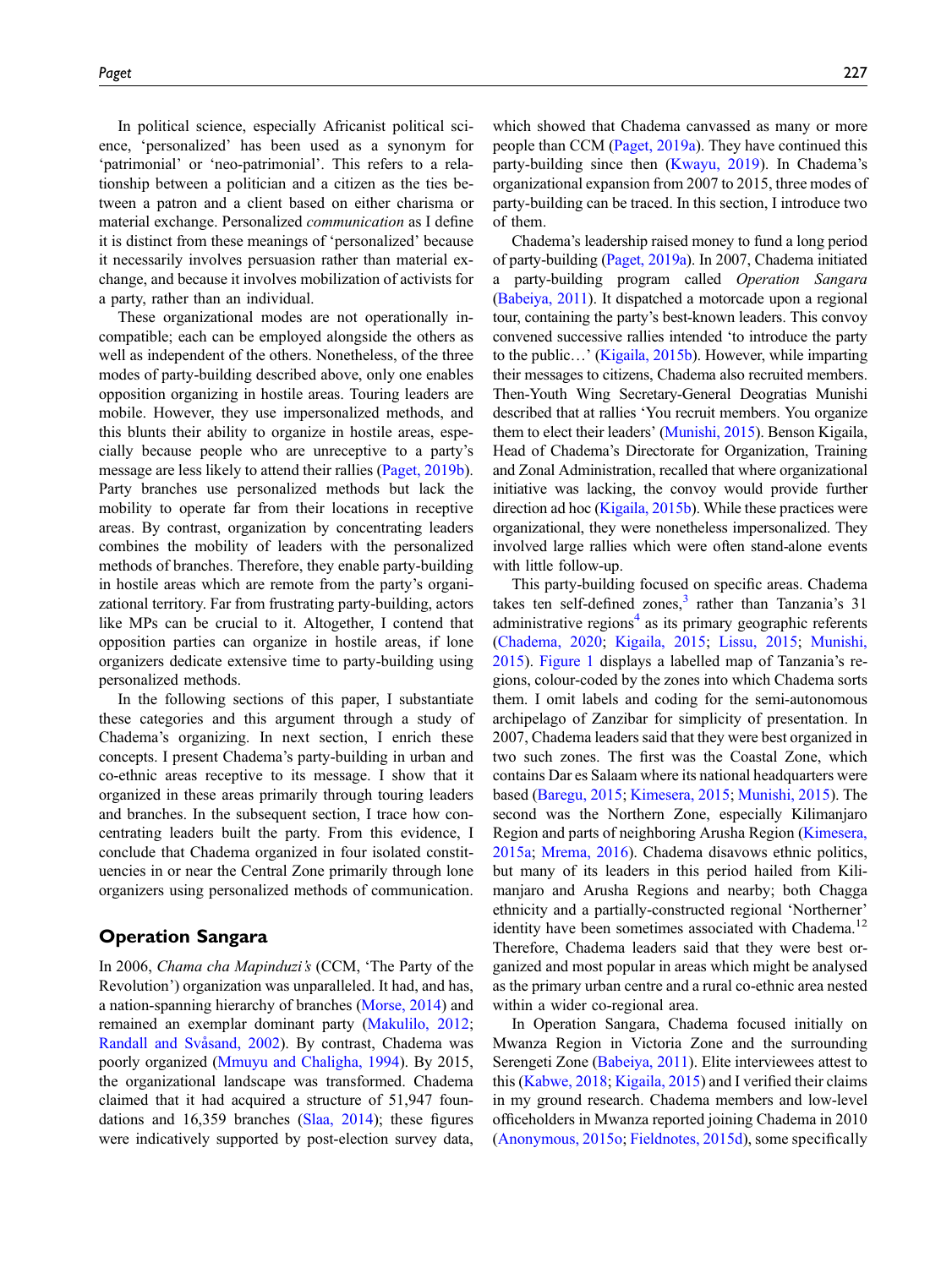

<span id="page-5-0"></span>Figure 1. Map of mainland Tanzania<sup>[5](#page-9-6)</sup> by region,  $^6$  $^6$  colour-coded by Chadema's zones [\(Chadema, 2020\)](#page-10-31)<sup>[7](#page-9-8)</sup>.

after attending Operation Sangara rallies ([Anonymous,](#page-11-16) [2015v](#page-11-16)). Subsequently, Chadema turned principally to what it calls the Nyasa Zone, especially Mbeya Region, and the Northern Zone ([Anonymous, 2015](#page-11-17); [Kigaila, 2015](#page-11-8); [Kimesera, 2015](#page-11-18); [Munishi, 2015](#page-11-9)). Chadema members in Mbeya Region reported joining or first running for party positions during Operation Sangara [\(Anonymous, 2015](#page-11-19); [Anonymous, 2015h](#page-11-20); [Anonymous, 2015u](#page-11-21)). After Dar es Salaam, the largest cities in Tanzania are Mwanza, Arusha and Mbeya, located in the Victoria Zone, Northern Zone and Nyasa Zone, respectively [\(National Bureau of Statistics,](#page-10-33) [2012](#page-10-33)).[8](#page-9-5) Therefore, in accordance with the literature,

Chadema organized outwards from urban centres ([Babeiya,](#page-9-2) [2011\)](#page-9-2), in a co-regional area, and outwards from a co-ethnic area. Robert Macdonald's ethnographic study describes Chadema reach emanating from urban areas outwards [\(Macdonald, 2017](#page-10-21)).

Subsequently, Chadema refined their party-building practices. This involved operations closer to the ground, in which they concentrated further on instituting party organs. Kigaila described the revised method:

We had a team doing the preparation... They [politicians] do a rally… you have the training session for members. After the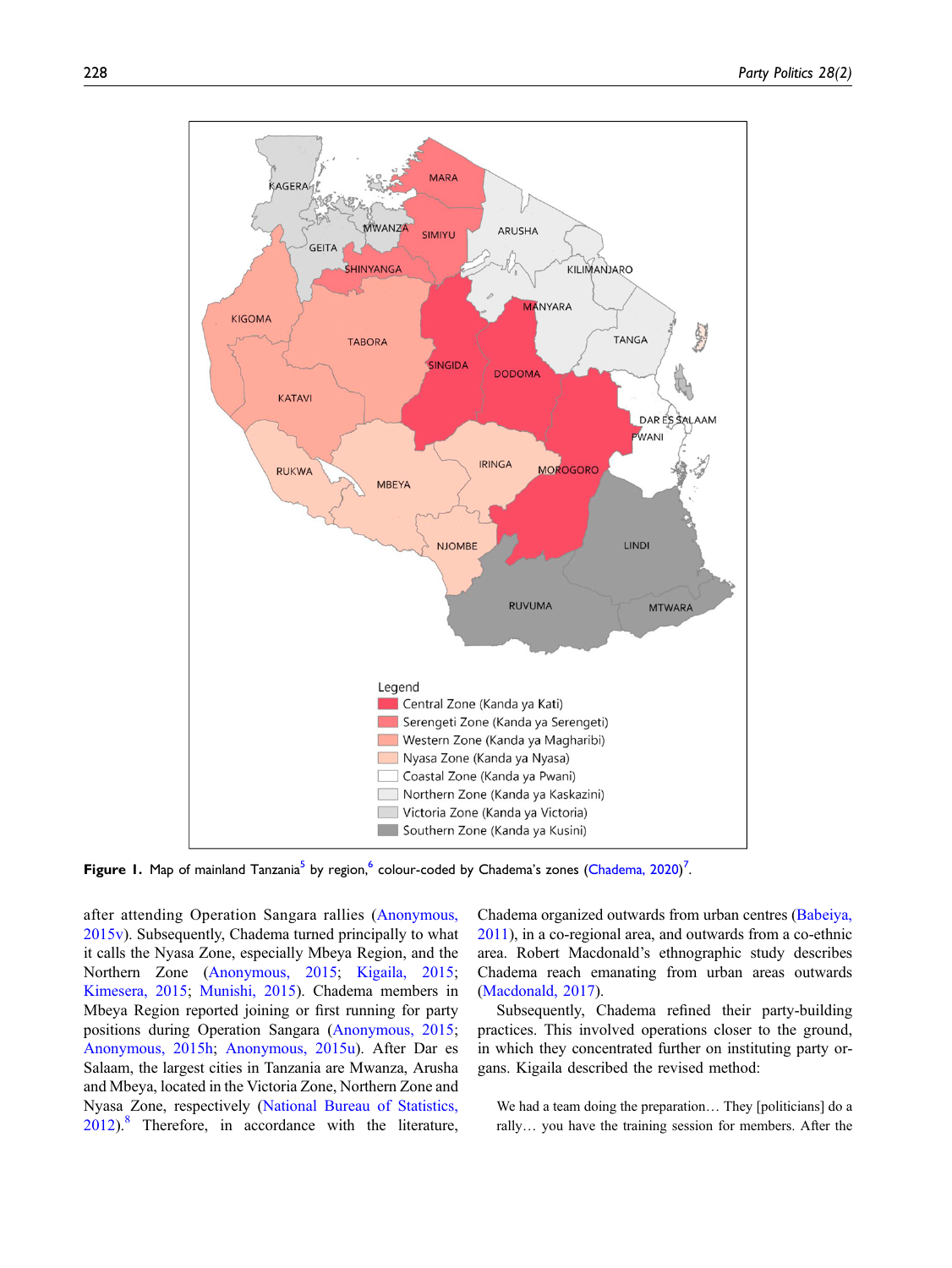training, you have the election for the leaders… [then] the leaders will be trained [\(Kigaila, 2015b\)](#page-11-8).

These sequential preparations, rallies, trainings and elections made the organizing more personalized, as defined above; it was iterative and involved increasingly smaller groups where interaction and individualization became possible. Chadema called this program Movement for Change (M4C) or Chadema ni Msingi ('Chadema is the Foundation') interchangeably.

In M4C, Chadema returned to and built on its organizational gains in Victoria, Serengeti, Northern and Nyasa Zones ([Anonymous, 2015a,](#page-11-22) [Anonymous, 2015b,](#page-11-23) [Fieldnotes, 2015;](#page-11-24) [Kigaila, 2015;](#page-11-8) [Mbilinyi, 2015](#page-11-25); [Munishi,](#page-11-9) [2015;](#page-11-9) [Shaba, 2015](#page-11-26); [Silinde, 2015](#page-11-27)). Consistent with the theory described above, it also employed these more personalized party-building methods to organize in less receptive areas. It concentrated on four new regions ([Munishi,](#page-11-9) [2015\)](#page-11-9): Mtwara, Lindi, Morogoro and Iringa. Chadema had little prior organizational presence in these regions beyond Iringa Town ([Kigaila, 2015b;](#page-11-8) [Kilimwiko, 2015](#page-11-28)). Moreover, they lacked the urbanity and proximity to ethnic strongholds that previous target areas had enjoyed. Chadema hoped to capture discontent related to perceived exploitation of natural gas in Mtwara and cashew-nut farmers in Lindi ([Kilimwiko,](#page-11-28) [2015](#page-11-28)). Therefore, these areas may have been somewhat receptive to Chadema's organizational message. Nonetheless, Chadema's leaders organized there partly because the refinement of their touring leader party-building described above made it more personalized.

Alongside this organizing by party leaders, Chadema branches organized. Some did this of their own initiative between 2007 and 2010. However, branch party-building became more frequent and routine between 2011 and 2015 as a second prong of M4C. Chadema dispensed instructions to every branch through a train-the-trainers program which is described further elsewhere ([Paget, 2019a\)](#page-10-4). The trainers gave branches the following instructions: 'get us new membership' ([Slaa, 2015](#page-11-29)). Then-parliamentary candidate Susan Kiwanga described that how branch organizing worked. Ward-level staff members were trained to visit 'villages or streets and gather people, gather their neighbors. Register them…People buy cards'. [\(Kiwanga, 2015\)](#page-11-30).

I documented this organizing by branches. Consistent with Kiwanga's description, they recruited members by canvassing [\(Anonymous, 2015b](#page-11-23), [2015i\)](#page-11-31), convening public meetings, convening private indoor-meetings [\(Anonymous,](#page-11-23) [2015b,](#page-11-23) [2015d\)](#page-11-32), mounting posters [\(Fieldnotes, 2015b](#page-11-33)) and addressing street-corner conversation groups called vijiwe [\(Anonymous, 2015r,](#page-11-34) [2015v](#page-11-16)). I witnessed that these practices involved personalized communication: namely, organizers visited the same groups repeatedly and engaged in small-group conversations which were individualized and interactive. For example, as I accompanied Chadema canvassers, I learnt how they spoke to people. I witnessed them engage people in steady-paced conversations ([Fieldnotes, 2015b](#page-11-33), [2015c](#page-11-35), [2015d](#page-11-15)). I observed them altering (or tailoring) the content of their messages ([Anonymous,](#page-11-36) [2015](#page-11-36), [Fieldnotes, 2015a,](#page-11-33) [Fieldnotes, 2015b](#page-11-35), [Fieldnotes,](#page-11-15) [2015c\)](#page-11-15). Lastly, I noticed that often, canvassers knew the people they visited and had visited them before, iteratively ([Fieldnotes, 2015c,](#page-11-35) [2015d\)](#page-11-15).

To summarize, my field research indicates that, consistent with the literature, Chadema focused its organizing in receptive areas. The scale of their organization achievement is illustrated by data from Mwanza Region. By 2015, Chadema had 171 foundations in Ilemela District alone ([Anonymous, 2015m\)](#page-11-37) which I saw first-hand ([Anonymous, 2015b](#page-11-23), [2015d,](#page-11-32) [2015i,](#page-11-31) [2015v\)](#page-11-16). It had a further 252 foundations spread across the adjacent Magu and Sengerema Districts [\(Anonymous, 2015t](#page-11-38)). Macdonald's study corroborates this strength in Mwanza Region.

However, elsewhere, Chadema had acquired less organizational reach. Kigaila's assessment was that in 2010 'The Central [Zone] was weak; Singida, Dodoma, Morogoro' ([Kigaila, 2015b](#page-11-8)). By 2015, Chadema leaders claimed that they were organized nationwide ([Kigaila, 2015a](#page-11-39); [Slaa,](#page-11-29) [2015](#page-11-29)). Nonetheless, my first-hand observation suggested that Chadema was often organizationally absent in the Central Zone, especially in Singida and Dodoma. For example, Kigaila said that Dodoma Town was Chadema's organizational strong-point in the region [\(Kigaila, 2015a](#page-11-39)). However, in Dodoma City, Chadema had few branches; by attending opening ceremonies, I witnessed that it was literally opening branches a month before the 2015 election ([Anonymous, 2015k](#page-11-40); [Fieldnotes, 2015g](#page-11-41)). Likewise, in Iramba District (Singida Region), Chadema reported 30 functioning branches out of a possible 50 ([Anonymous,](#page-11-42) [2015s](#page-11-42)). However, at Chadema rallies in Iramba, I observed on three occasions that no local activists aided rallyproduction ([Paget, 2020](#page-10-22)). Their absence suggests that there may have been fewer branches in practice [\(Fieldnotes,](#page-11-43) [2015i](#page-11-43); [Fieldnotes, 2015j](#page-11-44)). Macdonald's study corroborates Chadema's absence elsewhere in Dodoma Region ([Macdonald, 2017\)](#page-10-21).

In this section, I have empirically demonstrated that Chadema organized primarily through two modes of partybuilding between 2007 and 2015: organizing by touring leaders and organizing by branches. I developed these two concepts by distilling the processes which I have described above. By placing them in context, I have enriched them empirically and drawn out some idiosyncrasies, which in the name of abstraction, I omitted in my prior conceptual rendering. These modes of organizing are conceptually distinct. However, they are also interrelated. Organizing by party leaders engendered the establishment of branches, which subsequently went about establishing further branches. In effect, organizing by touring leaders multiplied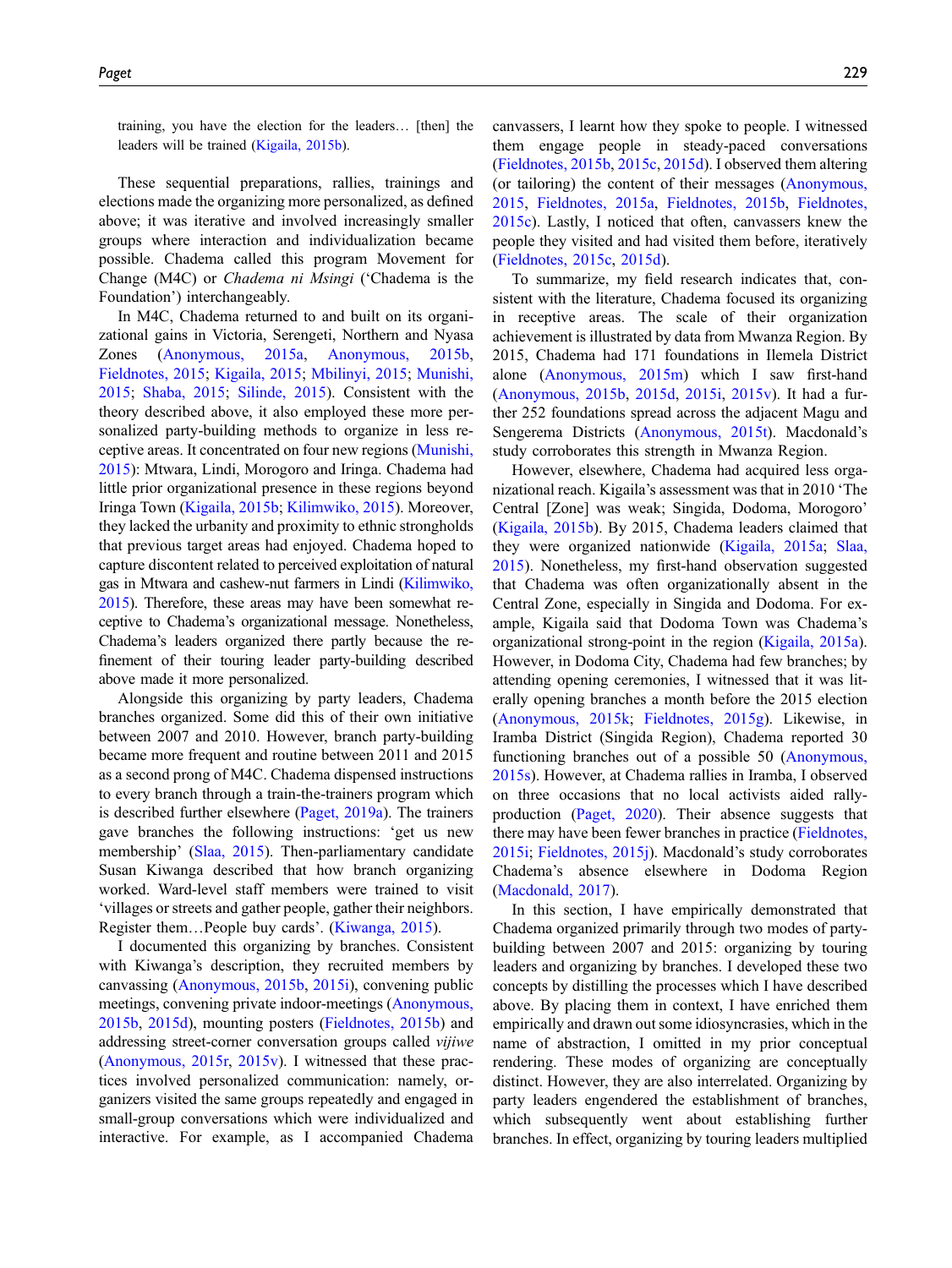the organizing by branches. Lastly, consistent with the literature, I have shown that Chadema focused organizing by touring leaders and branches in receptive areas. This serves as a foil against which I contrast my study of deviant party organizing in the Central Zone, which I turn to in the next section.

## Beyond the frontier

In Singida East, $\frac{9}{2}$  $\frac{9}{2}$  $\frac{9}{2}$  Chadema used to have almost no organizational presence at all. Chadema Central Committee member Tundu Lissu, who won Singida East in 2010 and 2015, recalled 'There was no Chadema in Singida then [2008]. There were no branches, there was no leadership, there was nothing…' [\(Lissu, 2015](#page-11-10)). In seven years, this changed. Lissu said in 2015 that 'We are everywhere…You wouldn't go to a village in which there is no Chadema branch chairman and secretary' ([Lissu, 2015\)](#page-11-10). Other Chadema activists in Singida East affirmed this characterization. One recalled that in 2010:

Previously, there were some wards you would have found that there is no branch leadership but now in most of the wards you will find that branch and foundation leadership exists [\(Anonymous, 2015o\)](#page-11-14).

They went on to report that Chadema had 50 foundations across the district, complemented by an advanced districtlevel campaign infrastructure [\(Anonymous, 2015o\)](#page-11-14). These claims were corroborated by my site-visits, where I witnessed activists producing rallies ([Fieldnotes, 2015h](#page-11-45)). [Collord \(2015\)](#page-10-5) provides corroboratory evidence that Chadema organized widely in Singida East.

Singida East was a particularly hostile environment in which for Chadema to organize. The demographics were against Chadema. Compared to the Tanzanian mean, radio penetration was low, educational attainment was low and population-density was low [\(National Bureau of Statistics,](#page-10-33) [2012](#page-10-33)). Meanwhile, CCM was well-organized ([Anonymous,](#page-11-46) [2015f\)](#page-11-46). Chadema organized in Singida East through the personalized methods that Lissu employed. Without his efforts, Chadema would have not achieved this organizational presence. Lissu's organizing in Singida East is an exemplary case of a mode of organizing by concentrating leaders found in several constituencies in the Central Zone and beyond. I interviewed Lissu formally in 2015, spoke with him informally on three further occasions, made two extended visits to his constituency during the 2015 campaign and saw him address three separate rallies, two of which were in Singida ([Fieldnotes, 2015a,](#page-11-47) [Fieldnotes,](#page-11-33) [2015b](#page-11-33)). I draw on this evidence below.

Lissu said he set out with the following objective: to literally build the party from the ground' [\(Lissu, 2015\)](#page-11-10). He recalled that 'From January 2008 I was on the campaign trail, and I did not stop until 31st October 2010' ([Lissu,](#page-11-10) [2015\)](#page-11-10). His method was to arrive, often unannounced; improvise a meeting; address the public; and recruit party members. Lissu described that 'The first few months [we] were doing everything. You broadcast the meetings. You get the chairs' ([Lissu, 2015](#page-11-10)). Opposition leaders struggle to draw audiences. I witnessed another charismatic Chadema leader repeatedly fail to gather crowds ([Fieldnotes, 2015j\)](#page-11-44). Lissu said he overcame these challenges with persistence.

I gave myself a timetable that allowed me to be in Singida for two weeks every month. So it is meeting from village after village after village after village. Finish all the villages. Start all over again ([Lissu, 2015](#page-11-10)).

Therefore, his methods were iterative. He clarified that by 2010, 'I had been in every village at least three times'. [\(Lissu, 2015](#page-11-10)) Lissu believed that this repetition was crucial. He described that 'perceptibly, things started to change, gradually. The message started sinking. People started joining [the party]' ([Lissu, 2015\)](#page-11-10). Lissu also mitigated this problem by going 'to places where there were people. I went to drink places. I went to market places' [\(Lissu, 2015](#page-11-10)). I saw other Chadema parliamentary candidates using this method [\(Fieldnotes, 2015i](#page-11-43), [2015e](#page-11-48)). They explained that they went to markets and bars 'to find a place where people will gather easily' ([Mkisi, 2015\)](#page-11-49).

His descriptions make clear that his meeting involved personalized communication. He said 'Our meetings have always been massive learning classes, they are political literacy classes. We argue these issues. They ask questions' [\(Lissu, 2015](#page-11-10)). These didactic and dialogic elements make his communication tailored and interactive, respectively, as defined above. Indeed, Lissu clarified that his method was persuasive; he said that '[I] argued my case in front of the people' and elaborated that 'The political argument you win by articulating issues' ([Lissu, 2015\)](#page-11-10). Altogether, Lissu testifies that he organized in Singida East by using personalized methods of communication to convince people to become party activists.

The case of Singida East might have been idiosyncratic. Lissu is a leading politician in Chadema. In fact, in 2020, he became its presidential candidate [\(Paget, 2021](#page-10-10)). Therefore, his mode of organizing might have little relation to Chadema organizing elsewhere. However, I followed Chadema's parliamentary candidate for Kwimba constituency in 2015, Babila Shilogela, who had organized in a similar way. Geographically, Kwimba District falls beyond the Central Zone. It lies on the South-Eastern tip of Mwanza Region. However, while Kwimba was nominally in the Victoria Zone, in 2010 it displayed many typical features of the Central Zone. It has low education, radio penetration and population density [\(National](#page-10-33) [Bureau of Statistics, 2012\)](#page-10-33). It is relatively remote from urban centres. A Chadema official admitted that Chadema had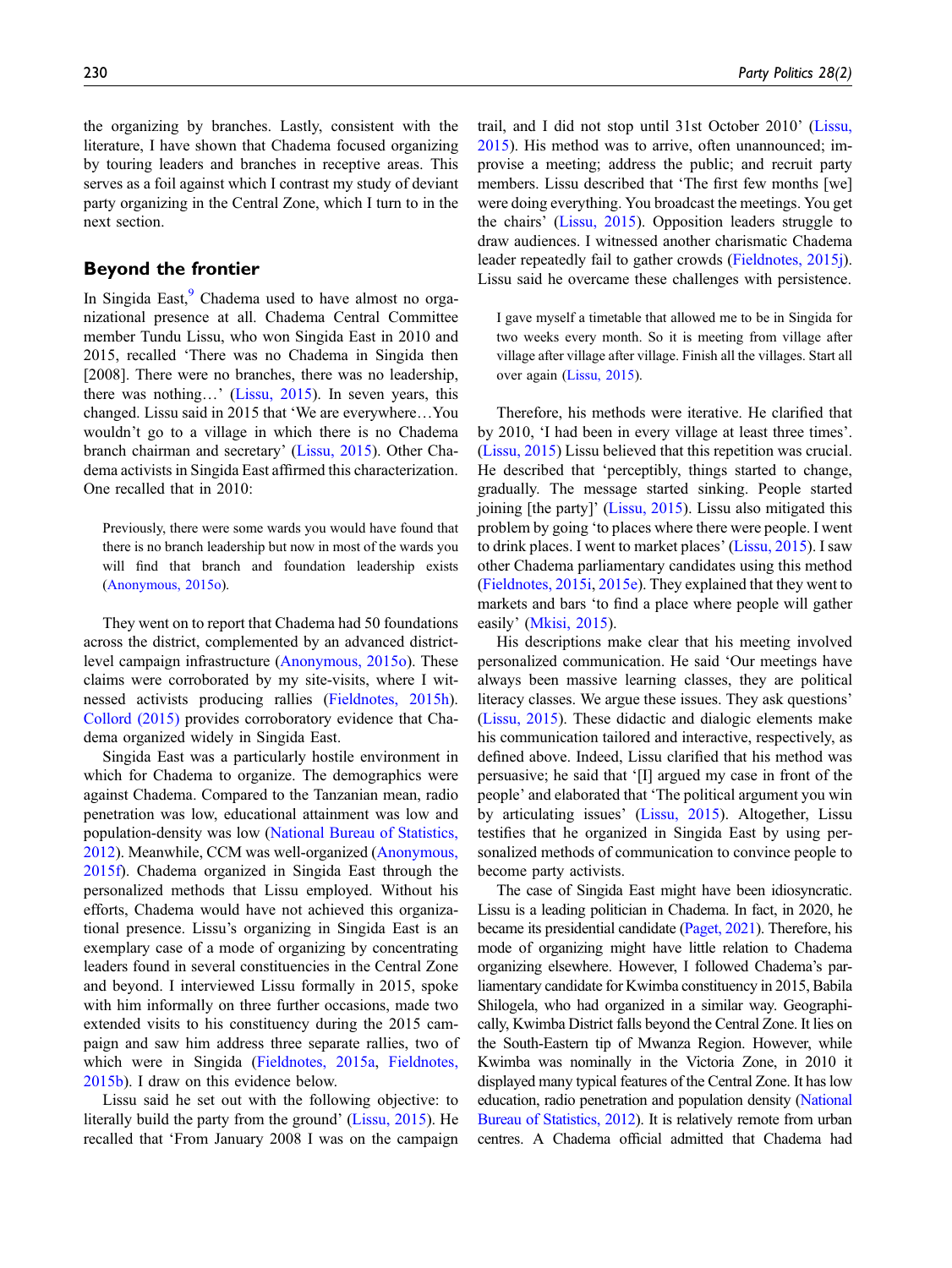struggled to organize there [\(Anonymous, 2015p](#page-11-50)). Another attributed this to its remoteness [\(Anonymous, 2015e\)](#page-11-51).

Much of the organizational progress that Chadema made between 2010 and 2015 was driven by Shilogela. He said that 'I did M4C. I was in charge of M4C for the district' [\(Shilogela, 2015a](#page-11-52)). Like Lissu, Shilogela started far in advance of the election. A Chadema ward official recalled that Shilogela began to organize the party from 2010–2012. Shilogela told me that 'I was moving around the district' [\(Shilogela, 2015a\)](#page-11-52). A ward official corroborated that Shilogela 'visited the whole of Kwimba' [\(Anonymous, 2015r\)](#page-11-34). He returned in 2013 and continued until 2015. His method closely approximated Lissu's, and, he told me, primarily involved a succession of small rallies [\(Shilogela, 2015a](#page-11-52)). A Chadema ward chairperson described that 'This young man…travels by vehicle and he is in charge of the Public Address System and calls the people, he also talks to them' [\(Anonymous, 2015j\)](#page-11-53). In other words, he held successive small rallies, which by virtue of their smalless, were interactive and individualized as defined above.

Like Lissu, Shilogela also placed iterative, incremental persuasion at the heart of this strategy. A Chadema ward official explained that he joined Chadema 'Because I [was] impressed by the good policies of the party, the performance, and its goals…Chadema has enlightened us' [\(Anonymous, 2015r\)](#page-11-34). He said that Shilogela 'has been telling us that we need to change the mind-sets of people first and then slowly we shall be instilling the spirit of change as we go along' [\(Anonymous, 2015r](#page-11-34)). Shilogela's organizing was intended to recruit members. The official said 'Through volunteering and sacrificing our time we have managed to raise the number of members at ward level' [\(Anonymous, 2015r\)](#page-11-34).

Shilogela also contributed his personal resources to facilitate the recruitment of members and the organization of party organs. He bought party cards and core party equipment and distributed them across the constituency. He provided the vehicle and paid for fuel ([Shilogela, 2015b](#page-11-54)). Another Chadema ward official remarked that 'really Shilogela has done a lot' [\(Anonymous, 2015a\)](#page-11-22). I encountered several party activists who had been drawn to Chadema by Shilogela's persuasion specifically [\(Anonymous, 2015r\)](#page-11-34). The same official told me that he joined Chadema because 'he [Shilogela] once addressed the rally during the M4C campaign and I was attracted by his preaching' ([Anonymous, 2015a](#page-11-22)). I witnessed a Shilogela campaign rally and witnessed the effect of his oratory first-hand [\(Fieldnotes, 2015l](#page-11-55)).

By the election in 2015, a CCM official judged that Chadema's party-building remained incomplete in three wards [\(Anonymous, 2015w\)](#page-11-56). However, a ward chairperson reported that Chadema had branch chairpersons in 60 villages ([Anonymous, 2015j\)](#page-11-53). Shilogela was commonly attributed the credit for this organizational expansion. The same ward chairperson said 'I thank this young man, he has

helped us with our visits across the district. He has really been helpful' [\(Anonymous, 2015j](#page-11-53)).

Overall, Chadema organized less in Kwimba than Singida East, and the organizational improvement is less surprising, given that Kwimba is within Mwanza's regional orbit. Nonetheless, the evidence of Shilogela's partybuilding practices suggests that Chadema organized in Kwimba through Shilogela's personalized organizing. This similarity between Lissu and Shilogela's party-building practices is important. It suggests that the case of Singida East is not peculiar, but emblematic of a mode of partybuilding.

Indeed, the external validity of the practices drawn from these cases to the rest of Tanzania, and the concepts developed from them are further strengthened by Central Zone shadow cases. In Mlimba Constituency (Morogoro Region), Susan Kiwanga organized Chadema. She recalled that in 2010, 'There was a structure but not a big structure' ([Kiwanga, 2015](#page-11-30)), but that 'today [2015] there is a village chairperson in every village' [\(Kiwanga, 2015\)](#page-11-30). She won the seat that year. She told me that between 2011 and 2015, she endeavored to 'form leaders at the grass roots' ([Kiwanga,](#page-11-30) [2015](#page-11-30)). She explained that 'In each village, I do meetings, rallies - and underground meetings' [\(Kiwanga, 2015](#page-11-30)). She explained that through these meetings, she reached out to different sets of citizens. Underground meetings were focused on party activists in particular ([Kiwanga, 2015](#page-11-30)). 'Meetings' were small group conversations. 'Some people come to our rallies, and some people they stay at home, so then you hold meetings to speak to those other people' ([Kiwanga, 2015](#page-11-30)). These meetings and underground meetings in particular feature the smallness which is typical of personalized communication as defined above.

Similarly, Kigaila, described above, adopted similar organizational methods in Dodoma Town [\(Kigaila, 2015b](#page-11-8)). He convened closed-door meetings where he met with small groups and persuaded them to become party activists ([Kigaila, 2015b](#page-11-8)). I accompanied him to one such meeting ([Fieldnotes 2015k\)](#page-11-57). They had been invited by Kigaila and one of his party activists. The meeting was long, and like Lissu's meeting, it was dialogic. Kigaila spoke for 30 minutes, and then he engaged in an unscripted conversation with the attendees for over 90 further minutes, which was interactive and individualized [\(Fieldnotes,](#page-11-57) [2015k](#page-11-57)). Kigaila told me that this was the third meeting with this group [\(Fieldnotes, 2015k\)](#page-11-57). He and others explained that they had made only partial progress by 2015 because they had only recently started ([Anonymous, 2015a](#page-11-36), [Anonymous, 2015b,](#page-11-40) [Anonymous, 2015c](#page-11-58); [Kigaila, 2015](#page-11-39)).

## Conclusion

These four cases were all instances of Chadema organizing against the odds. The implication of the literature is that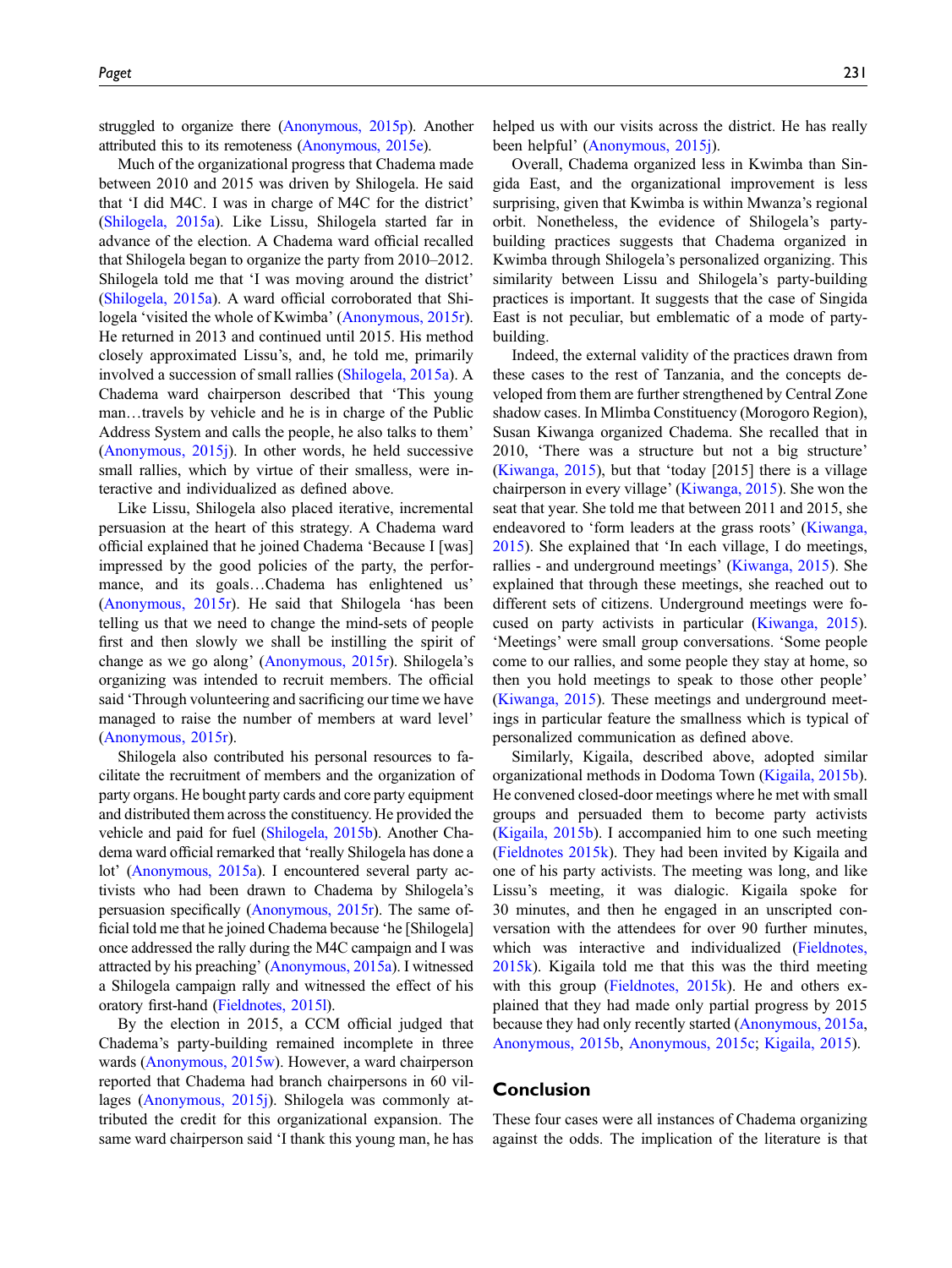opposition parties do not organize in unreceptive areas, but in those constituencies, Chadema did. They illustrate what is possible; they show that opposition parties can organize in hostile terrain. I use these deviant cases to refine the literature.

My starting-point is that party-building is undertheorized. The literature does not specify who organizes or how. Therefore, it insufficiently expresses the variety in party-building. I decompose opposition party-building into three modes. I generated these grounded categories through exploratory research in which I used site-intensive research to trace and construct practices. Thereby, I assure as much as possible the internal validity of my research. However, this case-study research cannot determine whether these categories capture the forms and variety of party-building practices elsewhere. Therefore, the external validity of these categories is for future research to explore.

Nonetheless, there are tentative signs that opposition parties organize through modes of party-building which approximate those developed here. For example, the Zambian opposition leader initiated an out-of-campaign season rally tour in 2008 ([Cheeseman and Hinfelaar,](#page-10-34) [2009](#page-10-34): 22). Eight years later, another Zambian opposition leader followed suit ([Beardsworth, 2020](#page-10-35)). In Burkina Faso, an opposition party, organized rapidly by delegating partybuilding to aspiring parliamentary candidates in a manner which closely resembles lone-organizing [\(Bertrand, 2019](#page-10-36)).

By distinguishing between modes of party-building, I explain how Chadema organized in the Central Zone. Opposition parties organize in hostile areas through personalized communication by lone organizers. These leaders concentrate their efforts on building the party in one place, meeting the labor demands of personalized communication through the commitment of extensive personal time. They lighten those demands through the application of their personal resources and persuasive abilities. This explains how and through whom opposition parties organize in hostile environments. However, it does not explain what causes opposition parties to do so. Nor does it verify the effectiveness of these methods. These questions fall beyond the scope of the paper. They are gaps which future research might seek to fill.

#### Acknowledgements

Thanks to all those that assisted me during my field research. I owe special gratitude to all the candidates and party activists that welcomed me to their campaigns in 2015. I am especially grateful to Benson Kigaila, Jesca Kishoa, Susan Kiwanga, Tundu Lissu, Joseph Mbilinyi, Fanuel Mkisi, Jon Mrema, Babila Shilogela, David Silinde and all those others who afforded me so much of their time during and since Chadema's 2015 campaign, under such difficult circumstances. Thanks to Deogratias Munishi, who not only afforded me such time in the field but also provided comments on an earlier draft of the article. Thanks to other Chadema activists who read this paper, who wish to remain anonymous. Thanks to

Michaela Collord, who reviewed an earlier draft of this article. Thanks to the two anonymous reviewers for their feedback, which greatly improved the article. Thanks to the editors of the special issue, Sarah Lockwood, Robert Mattes, Matthias Krönke and Jeremy Seekings. Special thanks to Nic Cheeseman, who supervised my doctorate and has been a constant source of inspiration and support. Special thanks to my research assistants, who with to remain anonymous. Any remaining errors are my own.

## Declaration of conflicting interests

The author(s) declared no potential conflicts of interest with respect to the research, authorship, and/or publication of this article.

#### Funding

The author(s) received no financial support for the research, authorship, and/or publication of this article.

#### ORCID iD

Dan Paget **b** <https://orcid.org/0000-0002-3883-1649>

#### **Notes**

- <span id="page-9-0"></span>1. This is despite the fact that many studies analyse opposition popularity at the subnational-level (for example, [Wahman,](#page-11-5) [2015,](#page-11-5) 2016; [Arriola, Dow and Letsa, 2019](#page-9-10); [Letsa, 2019](#page-10-3)).
- <span id="page-9-1"></span>2. A notable exception is Adrienne LeBas, who shows that trade unions organized for the Zimbabwean opposition ([LeBas,](#page-10-13) [2011](#page-10-13): 426). However, strong and politicized unions are unusual (Randall and Svåsand, 2002), and union-led partybuilding is atypical.
- <span id="page-9-4"></span><span id="page-9-3"></span>3. Eight in mainland Tanzania, two in Zanzibar.
- 4. The 31st region, Songwe, was added in 2016.
- <span id="page-9-6"></span>5. Original map shape file publicly available from World Bank ([World Bank, 2017\)](#page-11-59).
- <span id="page-9-7"></span>6. Tanzania was divided into 30 regions in 2015, five in asymmetrically federated Zanzibar, not shown here. A 31<sup>st</sup> region (Songwe) was added in 2016.
- <span id="page-9-8"></span>7. Two further zones in asymmetrically federated Zanzibar – Pemba and Unguja Zones – are not shown here.
- <span id="page-9-5"></span>8. Save Dodoma, the political capital, which remained a CCM stronghold.
- <span id="page-9-9"></span>9. First in Singida Rural District, later Ikungi District.
- 12. Chadema officials who read drafts of this paper dispute this characterisation.

#### **References**

- <span id="page-9-10"></span>Arriola L, , Dow D and , and Letsa N (2019) Contesting autocracy: explaining the origins of opposition parties in Africa. In: American political science association annual meeting, Washington DC, USA, 29 August–1 September 2019, APSA.
- <span id="page-9-2"></span>Babeiya E (2011) Multiparty Elections and Party Support in Tanzania. Journal of Asian and African Studies 47(1): 83–100.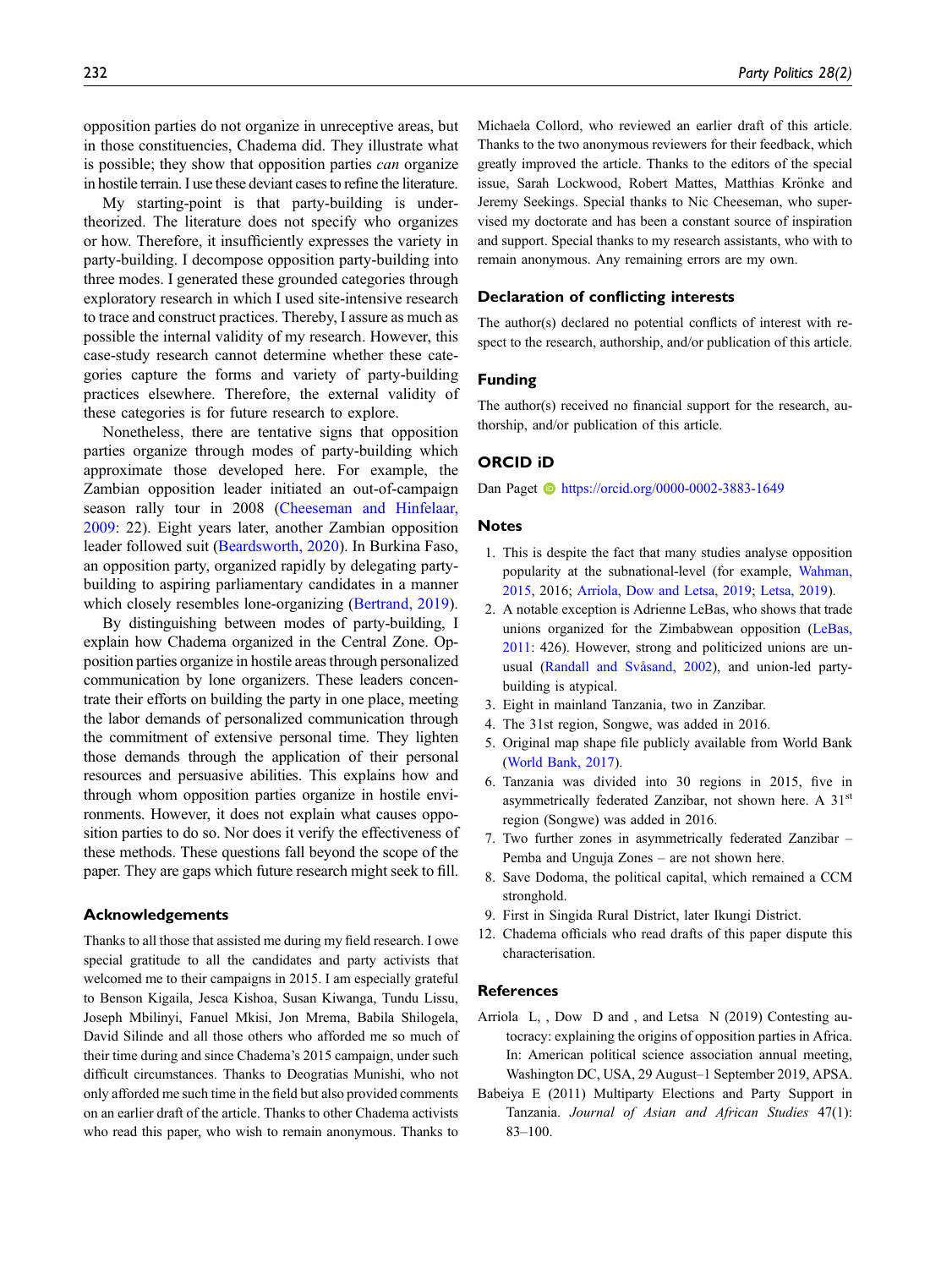<span id="page-10-32"></span>Baregu M (2015). 6 October. Dar es Salaam

- <span id="page-10-35"></span>Beardsworth N (2020) From a "Regional Party" to the Gates of State House: the resurgence of the UPND. In: Banda T, Kaaba O, Hinfelaar M, et al. (eds) Democracy and Electoral Politics in Zambia. Leiden: Brill.
- <span id="page-10-36"></span>Bertrand E (2019) A business-plan for political change: opposition party-building in Burkina Faso. In: 8th European conference of African studies, Edinburgh, UK, June 2019, pp. 11–14, ASAUK.
- <span id="page-10-18"></span>Bleck J and van de Walle N (2013) Valence Issues in African elections. Comparative Political Studies 46(11): 1394–1421.
- <span id="page-10-14"></span>Bob-Milliar G (2019) Place and Party Organizations: Party Activism inside Party-Branded Sheds at the Grassroots in Northern Ghana. Territory, Politics, Governance 7(4): 474–493.
- <span id="page-10-16"></span>Bratton M, Bhavnani R and Chen T-H (2012) Voting intentions in Africa: ethnic, economic or partisan?. Commonwealth & Comparative Politics 50(1): 27–52.
- <span id="page-10-31"></span>Chadema (2020) Kanda za Chama. Available at: [http://chadema.or.](http://chadema.or.tz/index.php/kanda/) [tz/index.php/kanda/](http://chadema.or.tz/index.php/kanda/).
- <span id="page-10-8"></span>Charmaz K (2006) Constructing Grounded Theory. London: Sage Publications.
- <span id="page-10-17"></span>Cheeseman N and Ford R (2007) Ethnicity as a political cleavage. Afrobarometer Working Paper. 83. Available at: [http://](http://afrobarometer.org/publications/wp83-ethnicity-political-cleavage) [afrobarometer.org/publications/wp83-ethnicity-political](http://afrobarometer.org/publications/wp83-ethnicity-political-cleavage)[cleavage](http://afrobarometer.org/publications/wp83-ethnicity-political-cleavage).
- <span id="page-10-34"></span>Cheeseman N and Hinfelaar M (2009) Parties, Platforms, and Political Mobilization: The Zambian presidential election of 2008. African Affairs 109(434): 51–76.
- <span id="page-10-5"></span>Collord M (2015) An improbable "liberation" – how Tanzania's ruling party lost a rural stronghold. In: Africa Research Institute. Available at: [africaresearchinstitute/newsite/blog/](http://africaresearchinstitute/newsite/blog/animprobable-liberation-how-tanzanias-ruling-party-lost-a-rural-stronghold/) [animprobable-liberation-how-tanzanias-ruling-party-lost-a](http://africaresearchinstitute/newsite/blog/animprobable-liberation-how-tanzanias-ruling-party-lost-a-rural-stronghold/)[rural-stronghold/](http://africaresearchinstitute/newsite/blog/animprobable-liberation-how-tanzanias-ruling-party-lost-a-rural-stronghold/).
- <span id="page-10-6"></span>Cooper I (2014) It's My Party: Opposition Politics, Party Motivation and Electoral Strategy in Namibia. Journal of Southern African Studies 40(1): 111–127.
- <span id="page-10-7"></span>George A and Bennett A (2005) Case Studies and Theory Development in the Social Sciences. Cambridge, Massachusetts: MIT Press.
- <span id="page-10-2"></span>Harding R and Michelitch K (2019) Candidate coethnicity, rural/ urban divides, and partisanship in Africa. Party Politics 27: 791–802.
- <span id="page-10-1"></span>Horowitz J (2016) The Ethnic Logic of Campaign Strategy in Diverse Societies. Comparative Political Studies 49(3): 324–356.
- <span id="page-10-25"></span>Isotalus P (1998) Television Performance as Interaction. Nordicom 19(1): 175–183.
- <span id="page-10-0"></span>Iyengar S and Simon AF (2000) New perspectives and evidence on political communication and campaign effects. Annual Review of Psychology 51(8): 149–169.
- <span id="page-10-30"></span>Kwayu A (2019) Opposition party practices in a shrinking civic space. In: American political science association annual

meeting, Washington DC, USA, 29 August–1 September 2019, APSA.

- <span id="page-10-11"></span>Krönke M, Lockwood S and Mattes R (2020) Party Footprints in Africa: Measuring Local Party Presence across the Continent. Afrobarometer, Cape Town, October: Working paper.
- <span id="page-10-24"></span>Lazarsfeld P, Berelson B and Gaudet H (1948) The people's choice. How the Voter Makes up His Mind in a Presidential Campaign. New York: Colombia University Press.
- <span id="page-10-13"></span>LeBas A (2011) From Protest to Parties: Party-Building and Democratization in Africa. Oxford: Oxford University Press.
- <span id="page-10-3"></span>Letsa N (2019) The political geography of electoral autocracies: the influence of party strongholds on political beliefs in Africa. Electoral Studies 60: 1–12.
- <span id="page-10-21"></span>Macdonald R (2017) Voter Behavior in Tanzania: A Qualitative Study of the 2015 Election. PhD Thesis, University of Edinburgh, UK.
- <span id="page-10-19"></span>Macdonald R (2018) Age and gender voting trends in the 2015 Tanzanian general election. Journal of Eastern African Studies 12(1): 44–62.
- <span id="page-10-28"></span>Makulilo A (2012) Unleveled playfield and democracy in Tanzania. Journal of Politics and Law 5(2): 96–106.
- <span id="page-10-29"></span>Mmuyu M and Chaligha A (1994) Political Parties and Democracy in Tanzania. Dar es Salaam: Dar es Salaam University Press.
- <span id="page-10-12"></span>McLellan R 2020. The Politics of Local Control. PhD Dissertation, Princeton University, New Jersey
- <span id="page-10-27"></span>Morse YL (2014) Party matters: the institutional origins of competitive hegemony in Tanzania. Democratization 21(4): 655–677.
- <span id="page-10-33"></span>National Bureau of Statistics (2012) Population and Housing Census. Dar es Salaam: Ministry of Finance.
- <span id="page-10-20"></span>Nathan N (2019) Electoral Politics and Africa's Urban Transition: Class and Ethnicity in Ghana. Cambridge: Cambridge University Press.
- <span id="page-10-23"></span>Nielsen R (2012) Ground Wars: Personalized Communication in Political Campaigns. Princeton: Princeton University Press.
- <span id="page-10-9"></span>Paget D (2017) Tanzania: Shrinking space and opposition protest. Journal of Democracy 28(3): 153–167.
- <span id="page-10-4"></span>Paget D (2019a) The authoritarian origins of well-organised opposition parties: The rise of chadema in Tanzania. African Affairs 118(476): 692–711.
- <span id="page-10-26"></span>Paget D (2019b) The rally-intensive campaign: A distinct form of electioneering in sub-Saharan Africa and beyond. The International Journal of Press/Politics 24(4): 444–464.
- <span id="page-10-22"></span>Paget D (2020) Campaign modernization without mediatization: capitalizing rallies and parties in Tanzania. In: Political studies association annual international conference, Edinburgh, UK, 6–8 April 2020.
- <span id="page-10-10"></span>Paget Dan (2021) Tanzania's authoritarian landslide. Journal of Democracy 32(2): 61–76. doi: [10.1353/jod.2021.0019.](https://doi.org/10.1353/jod.2021.0019) Available at: [https://muse.jhu.edu/article/787836.](https://muse.jhu.edu/article/787836)
- <span id="page-10-15"></span>Paller J (2019) Democracy in Ghana: Everyday Politics in Urban Africa. Cambridge: Cambridge University Press.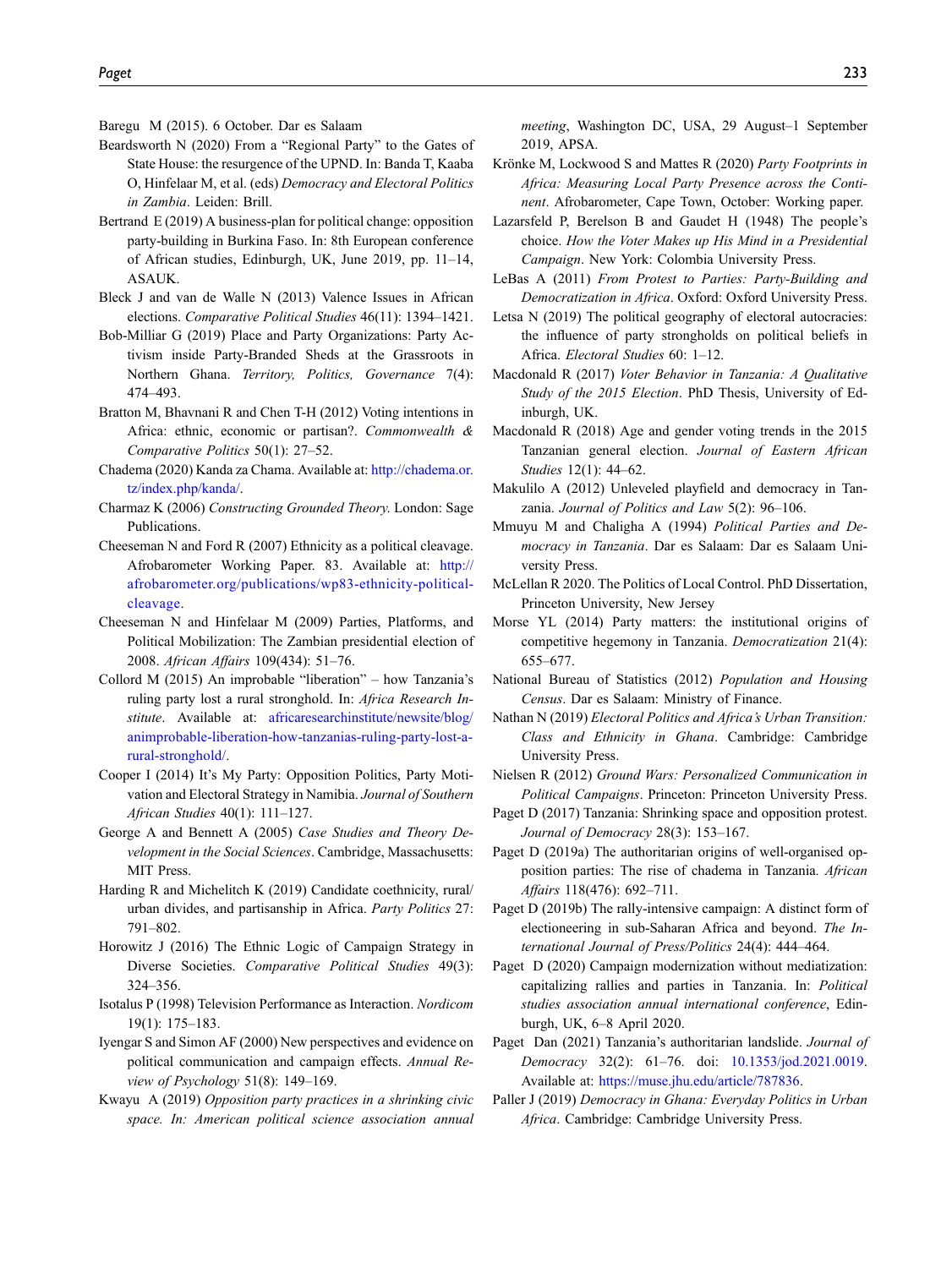- <span id="page-11-1"></span>Lise Rakner L and Nicolas van de Walle N (2009) Opposition weakness in Africa. Journal of Democracy 20(3): 108–121.
- <span id="page-11-2"></span>Randall V and Svåsand L (2002) Political parties and democratic consolidation in Africa. Democratization 9(3): 30–52.
- <span id="page-11-6"></span>Resnick D (2013) Urban Poverty and Party Populism in African Democracies. Cambridge: Cambridge University Press.
- <span id="page-11-3"></span>Riedl R (2014) Authoritarian Origins of Democratic Party Systems in Africa. Cambridge: Cambridge University Press.
- <span id="page-11-4"></span>Scheufele DA and Tewksbury D (2007) Framing, Agenda Setting, and Priming: The Evolution of Three Media Effects Models. Journal of Communication 57(1): 9–20.
- <span id="page-11-5"></span>Wahman M (2015) Nationalized incumbents and regional challengers: Opposition- and incumbent-party nationalization in Africa. Party Politics 23(3): 1–14.
- <span id="page-11-59"></span>World Bank (2017) Data Catalog: Tanzania – Region and District Boundary. Available at: [https://datacatalog.worldbank.org/](https://datacatalog.worldbank.org/dataset/tanzania-region-district-boundary-2012) [dataset/tanzania-region-district-boundary-2012](https://datacatalog.worldbank.org/dataset/tanzania-region-district-boundary-2012).
- <span id="page-11-0"></span>Zaller J (1992) The Nature and Origins of Mass Opinion. Cambridge: Cambridge University Press.

Interviews

- <span id="page-11-13"></span>Kabwe Z (2018). 28 October. London.
- <span id="page-11-39"></span>Kigaila B (2015a). 11 October. Dodoma.
- <span id="page-11-8"></span>Kigaila B (2015b). 16 June. Dodoma.
- <span id="page-11-28"></span><span id="page-11-11"></span>Kilimwiko L (2015). 30 April. Dar es Salaam.
- <span id="page-11-18"></span>Kimesera V (2015a). 28 April. Dar es Salaam.
- <span id="page-11-30"></span>Kimesera V (2015b). 21 April. Dar es Salaam.
- <span id="page-11-10"></span>Kiwanga S (2015). 24 June. Dodoma.
- <span id="page-11-25"></span>Lissu T (2015). 13 June. Dodoma.
- <span id="page-11-49"></span>Mbilinyi J (2015). 13 August. Mbeya.
- <span id="page-11-12"></span>Mkisi F (2015). 25 September. Vwawa.
- Mrema J (2016). 26 September. Copenhagen.
- <span id="page-11-9"></span>Munishi D (2015). 30 April. Dar es Salaam.
- <span id="page-11-26"></span>Shaba R (2015). 31 May. Dar es Salaam.
- <span id="page-11-52"></span>Shilogela B (2015a). 13 September. Town: Kwimba.
- <span id="page-11-54"></span>Shilogela B (2015b). 16 September. Town: Kwimba.
- <span id="page-11-27"></span>Silinde D (2015). 18 June. Dodoma.
- <span id="page-11-7"></span>Slaa W (2014) Report by the secretary-general on the implementation of party activities. Chadema National Conference, Tanzania, September.
- <span id="page-11-29"></span>Slaa W (2015). 5 June. Dar es Salaam.
- Anonymized interviews
- <span id="page-11-22"></span>Anonymous (2015a) Chadema ward secretary. Kwimba District.
- <span id="page-11-23"></span>Anonymous (2015b) Chadema Women's Wing Chairwoman. Ilemela District.
- <span id="page-11-36"></span>Anonymous (2015c) Chadema Councilor Candidates. Dodoma Town District.
- <span id="page-11-51"></span><span id="page-11-32"></span>Anonymous (2015d) Chadema Ward Officials. Ilemela District.
- <span id="page-11-46"></span>Anonymous (2015e) Chadema Official. Kwimba District.
- <span id="page-11-17"></span>Anonymous (2015f) CCM Ward Officials. Ikungi District.
- <span id="page-11-20"></span>Anonymous (2015g) Chadema Regional Officials. Tunduma District.
- Anonymous (2015h). Chadema foundation chairperson. Vwawa District.
- <span id="page-11-31"></span>Anonymous (2015i). Chadema street chairperson. Ilemela District.
- <span id="page-11-53"></span>Anonymous (2015j). Chadema ward chairperson. Kwimba District.
- <span id="page-11-40"></span>Anonymous (2015k) Chadema Official. Dodoma Town District.
- <span id="page-11-58"></span>Anonymous (2015l) Chadema Councilor Candidate. Dodoma Town District.
- <span id="page-11-37"></span>Anonymous (2015m) Chadema Official. Ilemela District.
- <span id="page-11-19"></span>Anonymous (2015n) Chadema Official. Vwawa District.
- <span id="page-11-50"></span><span id="page-11-14"></span>Anonymous (2015o). Chadema leader. Ikungi District.
- Anonymous (2015p) Chadema Official. Kwimba District.
- Anonymous (2015q) Chadema Ward Officials. Sengerema **District**
- <span id="page-11-34"></span>Anonymous (2015r) Chadema Ward Officials. Kwimba District.
- <span id="page-11-42"></span>Anonymous (2015s) Chadema Official. Iramba District.
- <span id="page-11-38"></span>Anonymous (2015t) Chadema Official. Ilemela District.
- <span id="page-11-21"></span>Anonymous (2015u) Chadema Ward Chairperson. Vwawa District.
- <span id="page-11-16"></span>Anonymous (2015v). Chadema ward and branch officials. Ilemela District.
- <span id="page-11-56"></span>Anonymous (2015w) CCM Official. Kwimba District.
- Field notes
- <span id="page-11-47"></span>Fieldnotes (2015a) Rally for Edward Lowassa. 15 August. Mbeya City.
- <span id="page-11-33"></span>Fieldnotes (2015b) Chadema House-To-House Campaigning. 8 September. Ilemela District.
- <span id="page-11-35"></span>Fieldnotes (2015c) Chadema House-To-House Campaigning. 19 September. Sengerema District.
- <span id="page-11-15"></span>Fieldnotes (2015d) Chadema House-To-House Campaigning. 27 September. Vwawa District.
- <span id="page-11-48"></span>Fieldnotes (2015e) Rallies for Fanuel Mkisi. 26 September. Vwawa District.
- <span id="page-11-24"></span>Fieldnotes (2015f) Rallies for David Silinde. 2 October. Momba District.
- <span id="page-11-41"></span>Fieldnotes (2015g) Rally for Benson Kigaila. 10 October. Town: Dodoma.
- <span id="page-11-45"></span>Fieldnotes (2015h) Rallies for Tundu Lissu. 15 October. Ikungi District.
- <span id="page-11-43"></span>Fieldnotes (2015i) Rally for Jesca Kishoa. 18 October. Iramba District.
- <span id="page-11-44"></span>Fieldnotes (2015j) Rally for Jesca Kishoa. 19 October. Iramba District.
- <span id="page-11-57"></span>Fieldnotes (2015k) Meeting for Benson Kigaila. 20 June. Town: Dodoma.
- <span id="page-11-55"></span>Fieldnotes (2015l) Rally for Babila Shilogela. 13 September. Kwimba District.

#### Author biography

Dan Paget is a lecturer in politics at the University of Aberdeen. He has taught at University College London and the School of Oriental and African Studies. He read for a